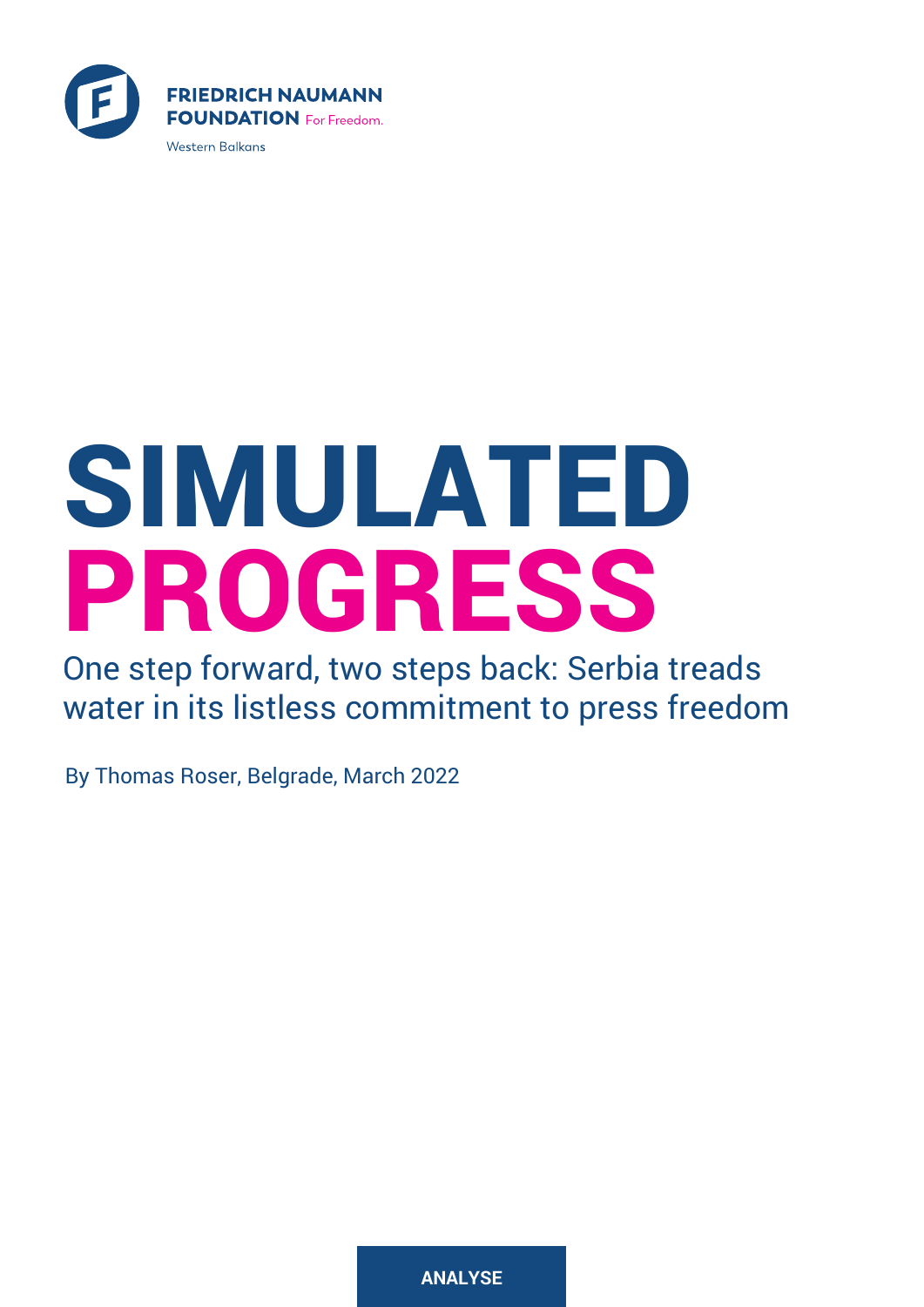# **SIMULATED PROGRESS One step forward, two steps back: Serbia treads water in its listless commitment to press freedom**

By Thomas Roser Belgrade, March 2022

In its most recent progress report, the European Commission has certified only 'limited progress' by Serbia in the area of freedom of expression. But Serbia's journalistic professional associations are not even able to recognise this.

At least Serbia's head of government, Ana Brnabić, felt reason to be satisfied after the EU Commission's latest progress report. Brussels also 'identified progress' in the field of freedom of expression and freedom of the press, the SNS (the ruling national populist party) dignitary announced in Parliament at the beginning of December: "This is important. Because as a government we have paid a lot of attention to this issue."

In fact, the EU Commission only spoke of 'limited progress' – and again explicitly criticised both attacks by senior government politicians and threats and assaults against journalists. Serbia's professional journalistic associations and independent media, meanwhile, are hardly able to recognise even limited progress – on the contrary, in fact. The weekly paper *Vreme* derisively describes the progress identified by Brussels as 'microscopic shifts'.

Tamara Filipović, Secretary General of the journalists' union, NUNS, speaks bitterly of "cosmetic changes that are supposed to give Europe the impression that something is happening in terms of press freedom. But essentially nothing has changed."

Serbia is still "several light years" away from what the EU understands by freedom of the media, says NUNS president Željko Bodrožić: because the ruling SNS has "transformed the majority of the media into its propaganda loudspeakers" through direct or indirect control.

At the beginning of 2020, Belgrade signed off on a media strategy drawn up together with the professional associations, which was supposed to strengthen Serbia's threatened freedom of the press and regulate the development of the media markets until 2025. Under pressure from the EU, an Action Plan including a roadmap for its implementation followed in December 2020. Threats to journalists would "not be tolerated, that is the red line", Brnabić announced at the time.

But what has happened since then? The EU Commission has at least acknowledged the initiated implementation of the Action Plan as 'limited progress'. Filipović, on the other hand, speaks in retrospect of "lost energy and lost time": "All these bloated working groups created by the government simulated a commitment to media freedom that doesn't actually exist."

# **WORKING GROUPS AS A RECORD OF ACTIVITY**

In fact, it can at least be said that in 2021 Belgrade did not lack stamina in its declared campaign for media freedom. In addition to creating a new working group on the safety and protection of journalists, the government also created another to monitor the implementation of the Action Plan and yet another to prepare a new draft of the Law on Public Information and Media.

Except as a record of the Government's activity, the success of the working groups – created mainly with the EU in mind – was modest. The professional associations left the working group on the protection of journalists in protest only two months after its creation in March. The reason: the government representatives on the working group refused to condemn the inflammatory attacks by SNS politicians against the research portal *Krik* – because *Krik* reported on the connections between the security services and members of the Belivuk hooligan clan, which had already been hired by the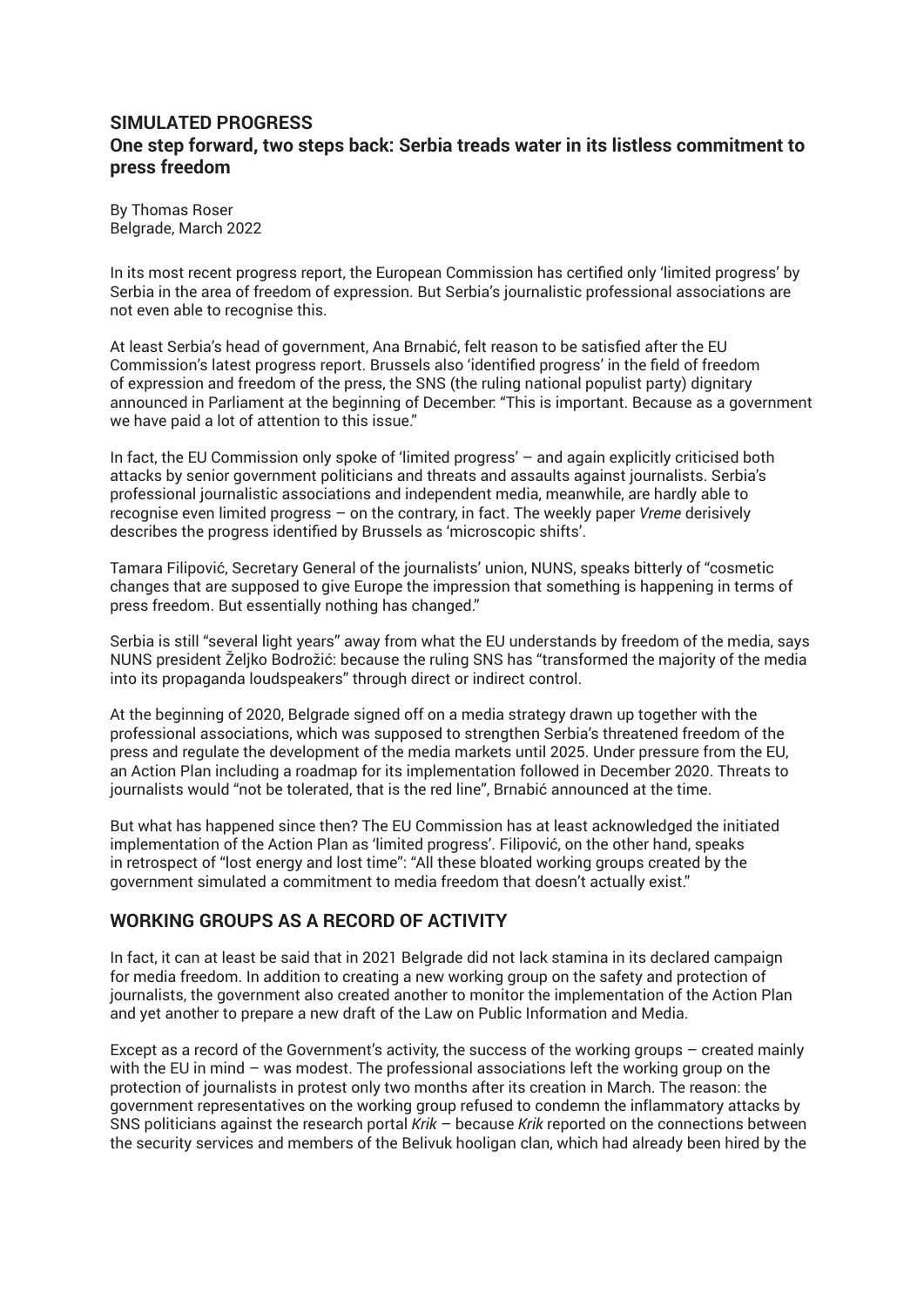SNS for stewarding and beating services, SNS MPs of all people accused the *Krik* editors of having ties with Belivuk and organised crime.

The new version of the Law on free access to information of public importance was passed in 2021, as planned in the Action Plan. But in vain did the representatives of the professional associations in the monitoring working group insist on the implementation of the goals formulated in the media strategy, such as the obligation of the government to respond to complaints by the Ombudsman if authorities refuse to provide requested information. "None of our proposals were taken into account in the draft law by the Ministry of Administration," said Filipović.

The working group for the new draft of the Public Information and Media Act turned out to be completely ineffective. Filipović reports that from the government side, the working group was staffed with numerous representatives of so-called GONGO groups (NGOs close to the government) who had neither media experience nor basic legal knowledge: "These people kept coming up with solutions that were absolutely incompatible with the goals of the media strategy: They only sat in the working group to slow down the process." The sometimes daily, 'amateurishly' conducted meetings of the working group had been a time-consuming but inconclusive 'ordeal': "Every step forward was followed by two steps back. The meetings were torture, a complete disaster."

The adoption of the law, planned for 2021, failed and is now scheduled for autumn 2022, just like the new version of the Law on Electronic Media, because of the upcoming parliamentary election in April. The professional associations united in the Coalition for Free Media left the working group in autumn 2021. Together with external experts, they instead worked out their own draft law, which they have been negotiating over with government representatives in a new working group since the beginning of the year.

"We have lost a year," Filipović states. The journalist and media analyst Nedim Sejdinović describes the struggle for a legal framework to protect press freedom at the europeanwesternbalkans.rs (EWS) portal with complete disillusionment: there is no doubt that "all the talk" about the media strategy and the celebrated Action Plan is only "a performance" for the international community.

#### **FEWER ASSAULTS, INCREASED PRESSURE FROM LAWSUITS**

The number of cases of threats, pressure and violence against journalists registered by NUNS in 2021 was 148, lower than in 2020 (189) but higher than in 2019 (119). Filipović also explains the decrease from 2020 to 2021 in terms of the exceptional situation in 2020 as an election year, in which journalists were particularly exposed to physical and verbal attacks during the state of emergency and the protests overshadowed by excessive violence.

The NUNS Secretary General considers the decrease in physical attacks on journalists from 32 to six last year to be positive. The number of 'serious' threats, however, remained at the same level of 41. Among the 96 reported cases of targeted 'pressure' on journalists, so-called SLAPP lawsuits play an increasingly important role. According to Filipović, the strategy of suing media, journalists and civil rights organisations disliked by the regime, and demanding very high fines in order to "exhaust their resources" is an "international trend", but in Serbia it hits the financially weak independent media particularly hard.

In June, for example, the pro-government Millenium Team consortium sued ten media outlets for damages amounting to €100,000 for reporting on a press conference at which opposition politician Vuk Jeremić (NS) had called the company a "generator of corruption" and "the biggest system for siphoning off public funds": the media outlets sued had merely reproduced what the former foreign minister had said about the company. "Sue me, not the media," Jeremic urged the company at the time: the former foreign minister accused the owners of Millenium Team of trying to silence the few independent media through financial pressure  $-$  for smaller web portals, the 54,000 dinar (approx. €460) fee for an official statement on the lawsuit was already a "considerable amount."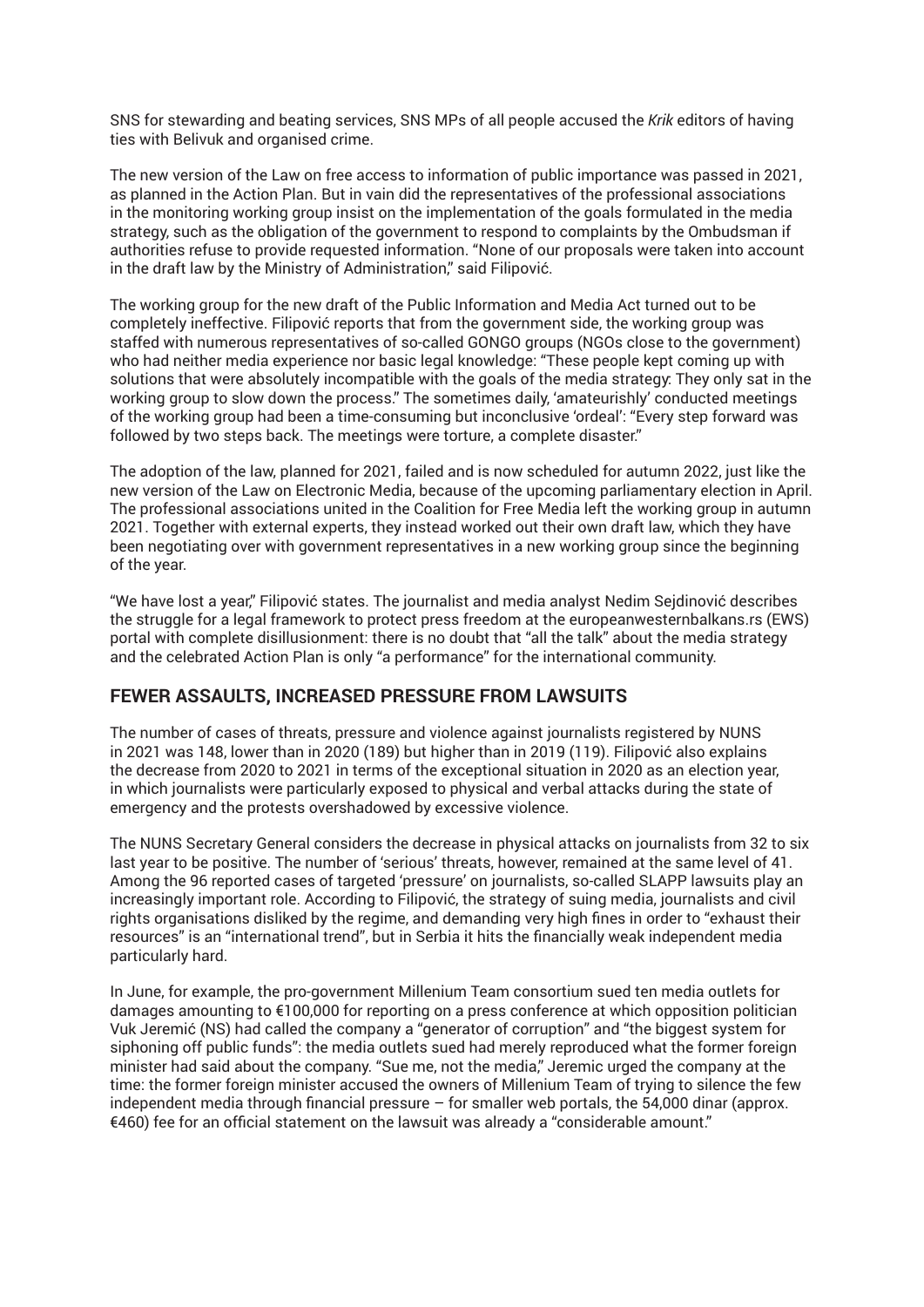In 2021, government politicians repeatedly branded journalists of unpopular media as "traitors", foreign "spies" or "mercenaries" of the opposition, and even called for them to be shaved "down to the skull," "beaten to death like cattle" or for "the excrement" to be burnt in public, according to NUNS.

The Office of the Public Prosecutor did initiate more criminal cases for threats and attacks against journalists in 2021. However, the prosecution of assaults against journalists remains poor in Serbia. In 2020, there were only three convictions out of 57 cases investigated by the prosecutor's office. In the first ten months of 2021, 66 criminal investigations led to three convictions, although Serbian judicial wheels generally grind very slowly.

It is true that the former SNS mayor of Grocka, Dragoljub Simonović, was sentenced to four years and three months in prison for arson in the first instance court in 2020: he was accused of allowing two accomplices to burn down the house of journalist Milan Jovanović in 2018. However, due to alleged procedural errors, the appellate court overturned the guilty verdict against the three convicts in December 2021 – and referred the case back to the first instance court for a retrial.

Nevertheless, in the trial against the alleged assassins of the journalist and publisher Slavko Ćuruvija, who was murdered in 1999, which had been delayed for years and was re-scheduled after the original guilty verdicts were overturned, four former secret service agents were sentenced to prison terms of between 20 and 30 years in first instance court in December 2021.

# **MEDIA PRIVATISED – AND CONTROLLED BY THE PARTY**

Serbia's media policy also remains contradictory when it comes to dealing with the EU requirement to loosen state access to the media. As laid out in the Action Plan, the overdue privatisation of the Tanjug agency was finally completed in 2021. The privatisation of the newspaper *Politika*, originally planned for 2021, is still pending, as is that of the regional broadcaster RTV Kragujevac. As planned, almost all of the former state media in the country have been privatised since 2014. At the same time, however, media control by the SNS has increased noticeably.

For one thing, the new owners of the former state media mostly come from the environment of the ruling parties. For another, state and local government funding is systematically used to finance the loudspeakers of power close to them: independent media have almost no chance at all.

In particular, the SNS uses the semi-state-owned Telekom group as an instrument to increase its own influence in cable TV: instead of withdrawing from the media markets, as it had vowed to do, Belgrade is more active in them than ever before, thanks to Telekom.

#### **SUBSIDIES ONLY FOR THE ACQUIESCENT MEDIA**

Between 2015 and 2021, the state and municipalities supported domestic media with a total of €85.4 million by co-financing almost 14,000 projects, according to a report by the Cenzolovka portal. According to media analyst Sejdinović, who has analysed the publicly available data on the use of subsidy money, the amount distributed increased from an initial €9.7 million (2015) to €15 million (2020). The amount of €13.7 million registered so far for 2021 could still increase.

Since its inception, the biggest beneficiaries of indirect media funding from the state and municipalities have been regional TV stations such as RTV Novi Pazar (€2.6 million), RTV Belle Amie in Nis (€1.1 million) or Novasadska Televizija (€1.1 million). The lion's share of funding was distributed by the municipalities (€66.8 million for 10,000 media projects), ahead of Serbia's Ministry of Culture (€15.3 million for 3,000 projects) and the Autonomous Province of Vojvodina (€3.4 million for just over 1,100 projects). The municipalities that disbursed the most funding were Belgrade (€4.5 million), Nis (€3.5 million), Novi Sad (€3.1 million) and Novi Pazar (€2.8 million).

Last year, the pro-government tabloids *Alo!*, *Informer* and *Srpski Telegraf*, described as "champion violators of the press code," were also able to rake in a total of €900,000, according to the survey,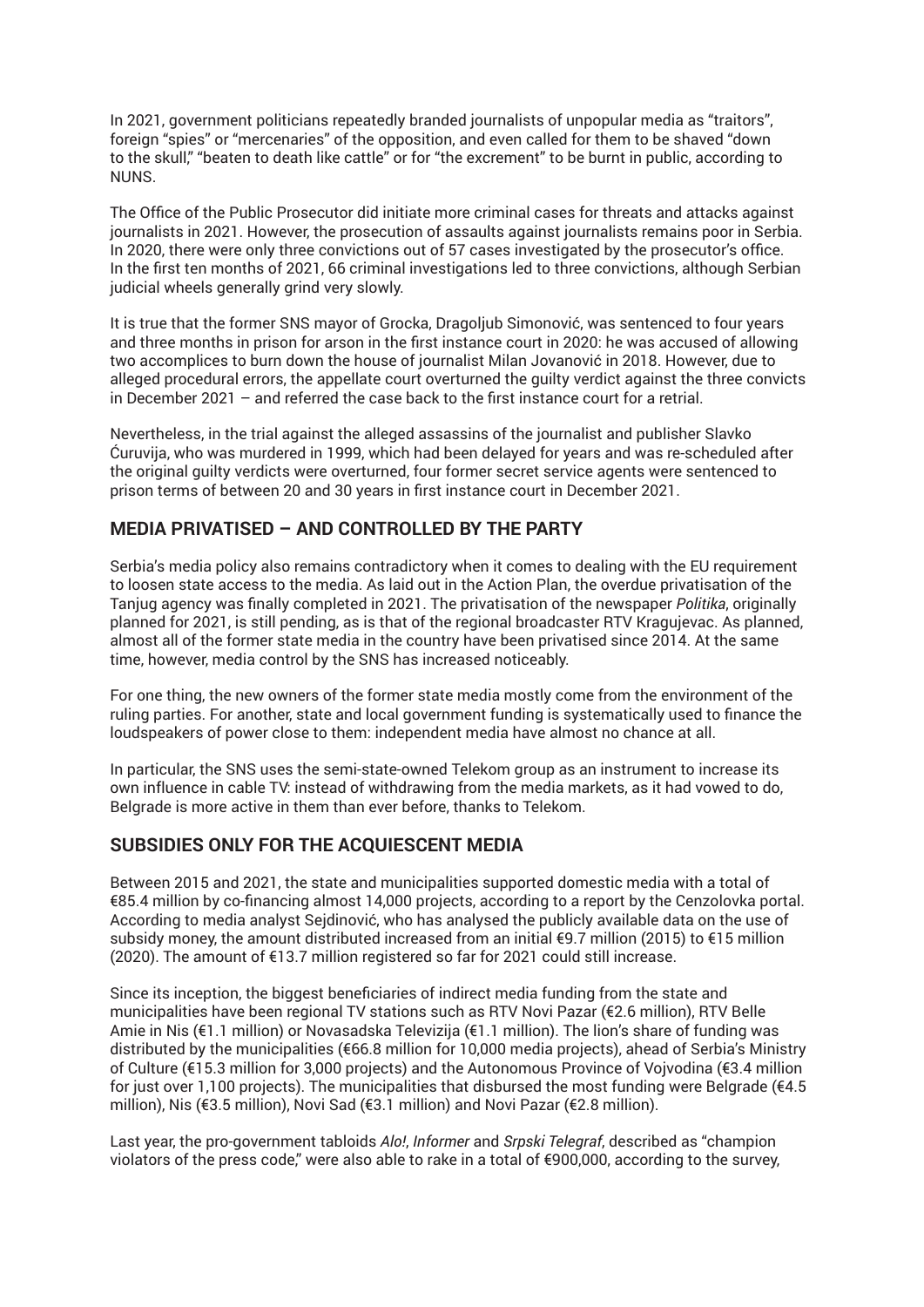although media that repeatedly and systematically violate the press code actually disqualify themselves from state funding. According to Filipović, it is true that the amount of subsidies for the pro-government tabloid press is shrinking. The biggest problem, however, is who sits on the commissions in the municipalities that decide on the allocation of the funds: "Most of the time, the appointment of the commission members is completely non-transparent without clearly formulated criteria or a requirements profile. Essentially, the mayors determine who is appointed  $-$  and who is not."

NUNS is represented on three commissions at the national level, according to Filipović. However, although the journalists' union nominated its own candidates for local commissions in 100 municipalities last year, it was only actually given a seat in five municipalities. The commissions, which are set up at the discretion of the local 'rulers', are by no means independent: "It's a kind of commission mafia that decides on the allocation of funding."

### **ONLY DONATIONS KEEP INDEPENDENT VOICES AFLOAT**

The "party privatisation" of local TV and radio stations above all, but also the distribution of subsidies controlled by local political leaders, has led to a considerable impoverishment of media offerings in the country. The few independent local web portals and radio stations can barely make ends meet from meagre advertising revenues alone. Private businessmen are often deterred by the possible consequences of advertising with media that are critical of the local leadership. Both municipal and state-owned companies prefer to pitch ads to media outlets that are close to them.

According to a joint study published in October by the BIRN agency and NUNS on the practice of awarding advertising contracts in municipalities, these are often awarded 'directly' without public tender. In 2020, for example, municipal enterprises in the country's 20 largest cities awarded a total of 191 advertising contracts worth a total of 55 million dinars (€470,000) – the lion's share of which (€342 000) went to TV stations.

Smaller local media are often left with only the crumbs in this highly competitive market. According to BIRN, the Vranjenews portal, for example, signed a contract with the Parking Servis Vranje municipal company, which secured the medium the payment of 5,000 dinars ( $\epsilon$ 48) per month for an advertising banner displayed on its site.

While local TV stations often commit to broadcasting city council meetings in contracts with the municipality, contracts with vague phrases like 'marketing services' or 'securing public information' often remain 'non-transparent' and unclear over the services for which the municipal companies actually hire the media, according to BIRN. Even in public tenders, contracts are often awarded to media "close to those in power", complains Nemanja Nenadić, director of Transparency Serbia. BIRN describes the practice of municipalities in awarding advertising contracts as "direct contracts to compliant media". Independent media, meanwhile, are not only troubled by a lack of advertising revenue, but also, according to Filipović, by targeted 'ordeals' from the tax authorities. In the end, most of these proved to be completely groundless. But smaller media could "not always hold out" against years of inspections or the blocking of their accounts.

The only positive development is that foreign NGOs and donors have become more involved with independent local media again in the last two years, says Filipović. Thanks to the increased flow of funding from abroad in the last two years, the media that have no prospect of receiving funding from their respective municipalities "have a little more breathing space again". This is because the conditions on the advertising markets are still "completely unfair" for critical media.

Even small amounts of funding are a great help for independent local media. It is not uncommon for independent media such as ozonpress.net (Čačak), magločistač.rs (Subotica), voice.org.rs (Novi Sad) or boom93.rs (Požarevac), soinfo.org (Sombor) or juznevesti.com (Nis) to be projects supported by only a handful of committed local journalists, Filipović reports. Some are also only "one- or twoman operations". Since 2018, the scene of independent local media in Serbia, which she estimates at 30-40 nationwide, has 'revived': "Thanks to foreign donations, including from the USA, the media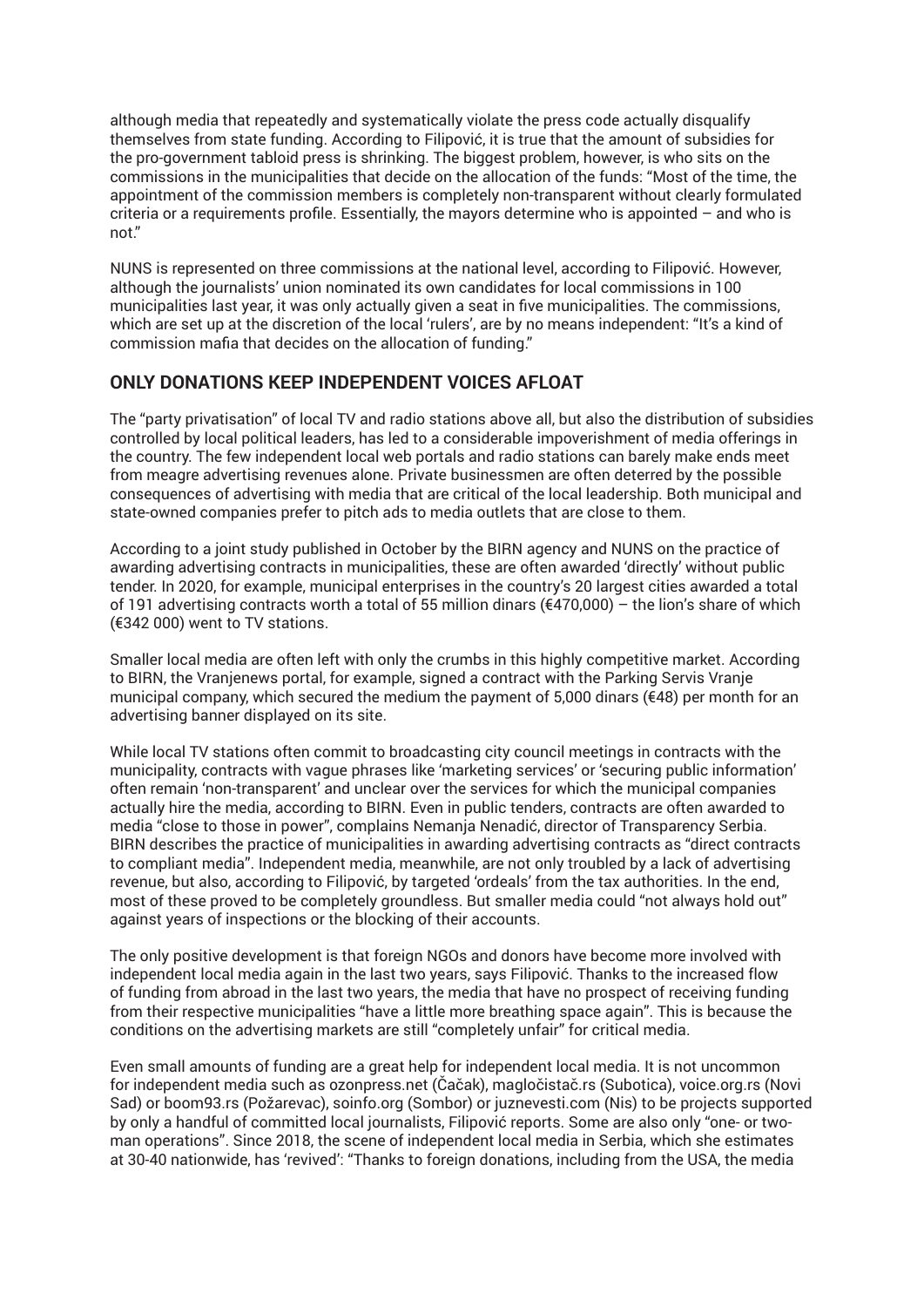plurality in the region itself looks somewhat better than two or three years ago. Even if they are often very small web portals and radio stations."

# **MORE TV STATIONS DESPITE SHRUNKEN ADVERTISING PIE**

It took a considerable length of time for Serbia's advertising market to recover from the consequences of the global economic crisis of 2008/2009. According to Filipović, it was only in 2019 that its annual turnover climbed back to the pre-crisis level, at around €210 million: prior to that, it had languished for a long time at €140 to €150 million per year. In the Corona year 2020, the industry had to accept new slumps despite further increases in digital advertising sales. But with an annual turnover of around €180 million, the decline in advertising revenue in 2020 was somewhat less than many feared.

Completely at odds with the advertising pie that shrank during the pandemic is the simultaneous conspicuous increase in the number of TV stations. The number of people employed by the media had already increased by 500 in Serbia in 2020, contrary to all international trends, says Filipović: "And in 2021, the increase was probably even greater." With Kurir-TV, Tanjug-TV, Euronews, Insider-TV, the regional UNA-TV channel, Vesti-TV and soon Bloomberg-TV, seven new information channels started to operate in Serbia's "already completely oversaturated media market" within one year: most of them were launched by the majority state-owned Telekom or fed into its cable networks.

# **TELEKOM AS AN EXTENDED TOOL OF POLITICS**

In 2011, Serbia's then government had tried to sell a 51 per cent majority stake in Telekom Srbija to Telekom Austria. But since the change of power in 2012, the 78 percent state-owned company has long since mutated into one of the ruling SNS's key instruments for comtrolling the media markets from which the state was supposed to withdraw.

Apart from the public broadcaster RTS, TV Pink, Happy and Prva are the only private broadcasters with nationwide coverage that are sympathetic to the SNS. Belgrade uses Telekom to steal viewers and market share from the Amsterdam-registered United Group (UG)'s cable TV channels N1, Nova and NovaS, which are very annoying for the government. The cable network operator and UG subsidiary SBB is Telekom's main target. Thanks to the systematic buyout of several smaller cable network operators such as Kopernikus, Radijus Vektor, AVcom and Telemark, Telekom has systematically increased its market share in the cable TV business and, according to the Regulatory Authority for Electronic Communications (RATEL), in 2020 it was the second largest cable TV operator after SBB (46 per cent) with a market share of 29 per cent.

At the beginning of 2021, tensions between Telekom and UG were exacerbated by a Telekom strategy paper that was made public, in which it was stated that the goal of the planned cable cooperation with mobile phone competitor Telenor was to be the final break-up of UG's subsidiary SBB: if its market share shrank, the UG subsidiary would hardly have the capacity to invest in its channels and programme content.

In April 2021, Serbia's antitrust authorities gave their blessing to the cable cooperation between Telekom and Telenor, despite UG's objections. Nevertheless, Telekom's market-displacement calculation through cooperation with Telenor does not seem to have entirely worked out. On the one hand, UG – which operates in eight countries throughout the region – is an international group with an annual turnover of more than two billion euros and about 13,500 employees, which is by no means only dependent on the Serbian market. On the other hand, Telenor, which was renamed Yettel at the beginning of March, apparently does not want to let the conflict with UG escalate: it is striking that in February the UG channel N1's portal reported the agreed continuation of the cooperation between Telenor and the UG subsidiary Direct Media.

It is true that Telenor has increased its market share somewhat by buying up a smaller cable network in the Serbian enclaves of Kosovo and by taking over Pošta NET's cable network last year. But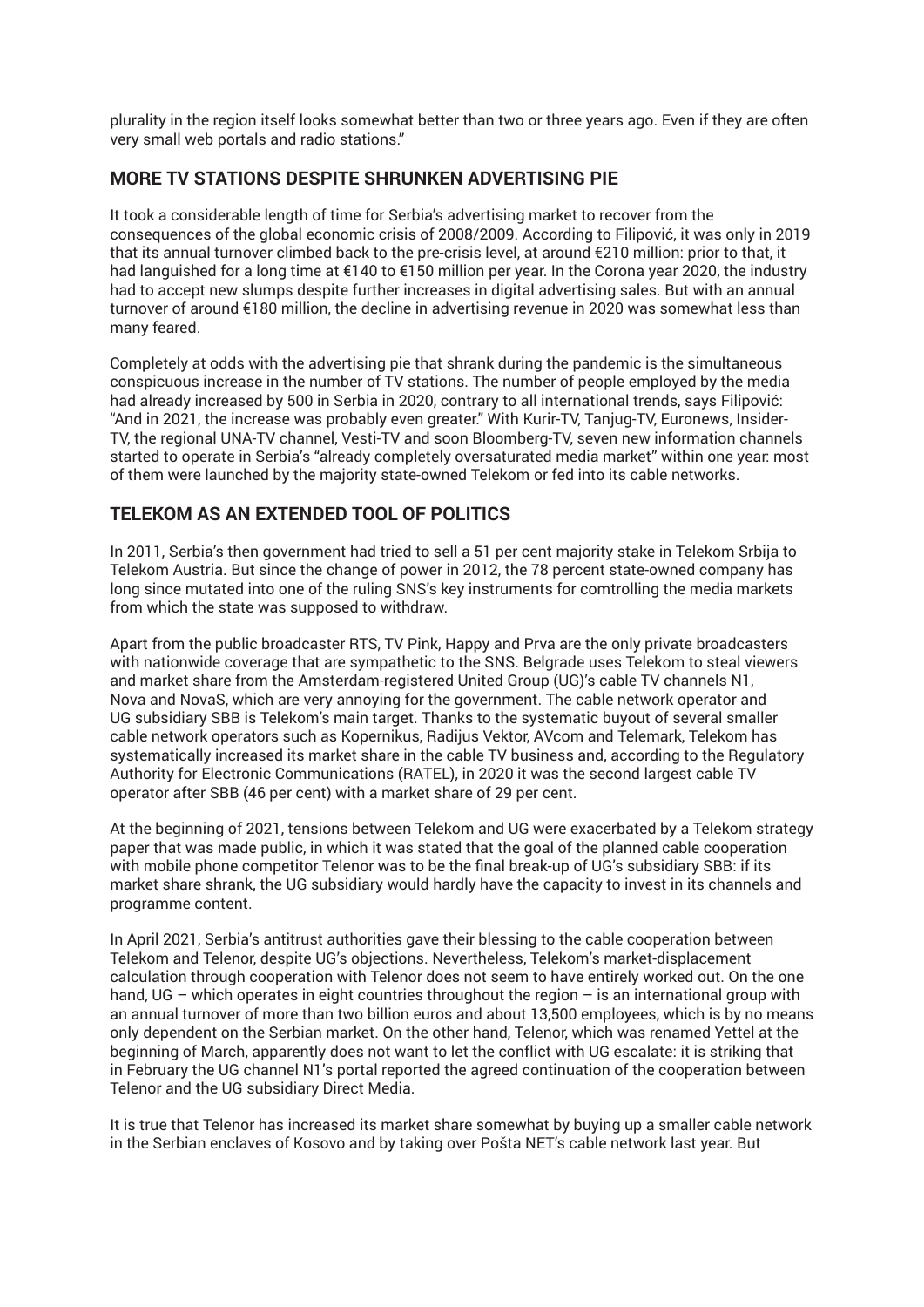Telekom has chosen to buy up the broadcasting rights to the most popular foreign football leagues at completely exorbitant prices as a new means of cutting off the UG broadcasters.

Whereas UG had paid €12 million for the Serbian broadcasting rights for the English Premier League for the three seasons from 2019 to 2022, Telekom has now acquired the broadcasting rights from 2022 to 2028 for €100 million per season or a total of €600 million. Instead of the previous €600,000, Telekom is now paying €5.5 million per season for the rights to the French league – almost eight times the previous amount. For the broadcasting rights of the Spanish La Liga, Telekom will pay 40 per cent more, for the Italian Serie A 400 per cent more.

The loss of the Premier League broadcasting rights as of next season is likely to cost not only UG's Sport-Klub (SK) channels viewers, but also SBB subscribers and market share. And this also seems to be the primary goal of Telekom's high price policy, which is by no means in line with the market.

NUNS Secretary General Tamara Filipović speaks of "abnormally high fees" for the broadcasting rights. One problem is that Telekom hardly discloses any information about its business practices, although as a state-owned company it actually has to do so: "It talks its way out of it by saying that it is not 100 per cent state-owned."

Similar to the costly licences and unusually high journalists' salaries at the Serbian Euronews or Bloomberg broadcasters, the question arises above all as to where Telekom gets the funds for its costly shopping spree: "Because the losses are mounting in its balance sheets, the actual amount of which will presumably only become clear in the next few years." In Filipović's opinion, the suspicion of state cross-subsidisation is obvious: "It's about buying influence through a completely irrational squandering of our resources without any economic justification. The aim is to drive out the UG: Telekom wouldn't bother with it if it didn't have the info stations."

#### **FIG LEAF RTS, BROADCASTING SUPERVISION IN THE SERVICE OF POWER**

Even so, partly as a result of the attempts at dialogue with the government, which were moderated by European parliamentarians but boycotted (2019) or prematurely broken off (2021) by the opposition, the public broadcaster RTS has opened up a little to the opposition parties again. But although RTS now also invites opposition politicians onto such debate programmes as *Re*č *na re*č (*Word for Word*), Filipović sees this mainly as a fig leaf function: "At RTS they are now trying to find some new balance. But there is still no clear strategy for dialogue or confrontation between different opinions. It is rather an attempt to pretend to be neutral. This has nothing to do with free journalism."

Actually, Olivera Zekić, as chairwoman of Serbia's Broadcasting Regulatory Commission (REM), should oversee the electronic media's compliance with the journalists' code. But instead of playing the role of gardener in Serbia's overgrown media meadows, the ex-journalist likes to play the goat herself. The demonstrations against the planned lithium mine near Loznica were "by no means ecological protests", the political scientist announced last December during a guest appearance on the private TV station Prva: "€100 million has been poured in from abroad from various quarters so that they can be organised."

Media analyst Sejdinović describes the REM as a "caricature of itself", serving the "ruling clique as a key instrument for abusing the media for their political propaganda": "The REM is a party branch that gags the freedom of the press and allows the electronic media to violate laws and the code on a daily basis. If the REM did its job, some media outlets would have lost their licences long ago – and our media landscape would look incomparably better."

The complaints about the REM are by no means new. After the fall of Milošević on 5 October 2000, "not a single government" has shown the will to make the broadcasting regulator "actually an independent body", former NUNS chairman Vukašin Obradović told the EWB Portal. The political conditions have not yet been created in Serbia for the realisation that the media must be oriented towards the needs of the citizens and not towards those of the ruling nomenklatura, he said, on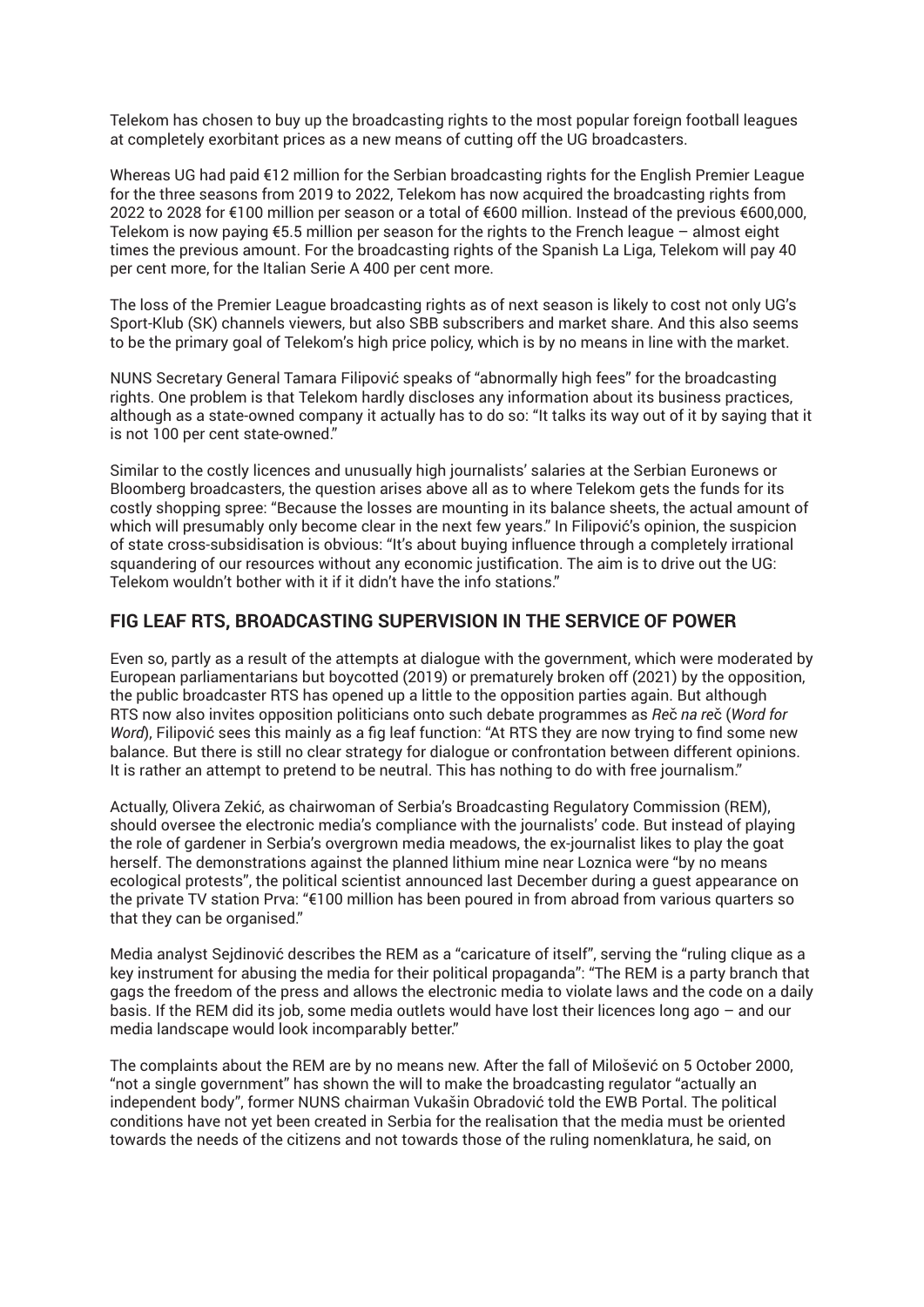the contrary: "The SNS bases its power to a large extent on its immense media influence – and electronic media are the most important."

Reforming the REM as the key to securing the threatened freedom of the media was one of the main demands of the opposition during the dialogue talks with the Government, which ultimately failed. They had already agreed on a multi-point plan to improve media equality between government and opposition in 2019. New REM members were to be elected, a rulebook for election coverage by the media was to be developed, and the latter was to be scrutinised through regular monitoring reports.

In its most recent monitoring report, the REM does talk about an increasing coverage of the extraparliamentary opposition by the nationwide TV stations. Independent media analysts are, however, hardly able to detect this. The REM's controversial measurement methodology in monitoring election campaign coverage is criticised by professional associations and NGOs specialising in media monitoring, such as CRTA or BIRODI, as being flawed. The 'political pluralism' invoked by the REM is more to be found in its monitoring reports than in the coverage of the TV stations monitored, CRTA sneers.

"We thought the establishment of the monitoring group was superfluous anyway," Filipović says, "because if the REM did its job, it would be absolutely unnecessary." The recommendations of the professional associations were not taken into account in the drafting of the REM regulations: "Later, even the Ministry of Culture declared it unlawful."

Although Pink, for example, aired the scandalous documentary *Target Family* at the beginning of January, in which named investigative journalists were accused of working towards the assassination of President Vučić, the REM rebuke demanded by journalists' associations has so far failed to materialise. "This supervisory body should actually be a dam against the lies, hate speech and primitivism," said NUNS chairman Bodrožić. The media strategy clearly points out the 'anomalies' of the REM's work and the Action Plan names concrete steps to correct them: "But I doubt that Aleksandar Vučić wants to put down the remote control with which he regulates almost all TV stations according to his will."

#### **PURPOSEFULLY CREATED MEDIA POLARISATION**

A comparative study on media consumption and polarisation in Poland, Serbia, the Czech Republic and Hungary by Loughborough University's *The Illiberal Turn* project, published in January, concludes, among other things, that nowhere are the media and their users more polarised than in Serbia. "The profession is going in a bad direction because public officials and government politicians no longer talk to all media," says NUNS Secretary General Tamara Filipović. However, she disagrees with the thesis that the polarisation of the media is responsible for the increasing polarisation of society. She finds it difficult to explain to foreign visitors that the polarisation of the media has been "systematically created": "Government politicians have tattered the media scene so much. And now they say these and these are opposition media and these are pro-government media, because we are just a divided society."

"We asked, they didn't answer" is the title of a column in the independent newspaper *Nova*, which every day presents a question unanswered by authorities or government representatives. On the one hand, government politicians often refuse to give interviews to media they dislike, on the other, media from the government environment often consistently give opposition politicians a wide berth is Filipović's description of everyday life in Serbia's divided media world: "How is it that our investigative journalists win all the awards in Europe, but at the same time the media in our country are supposed to be the worst because they are not neutral? Our journalists are by no means too stupid to question the other side. But unfortunately they often don't get the opportunity to do so."